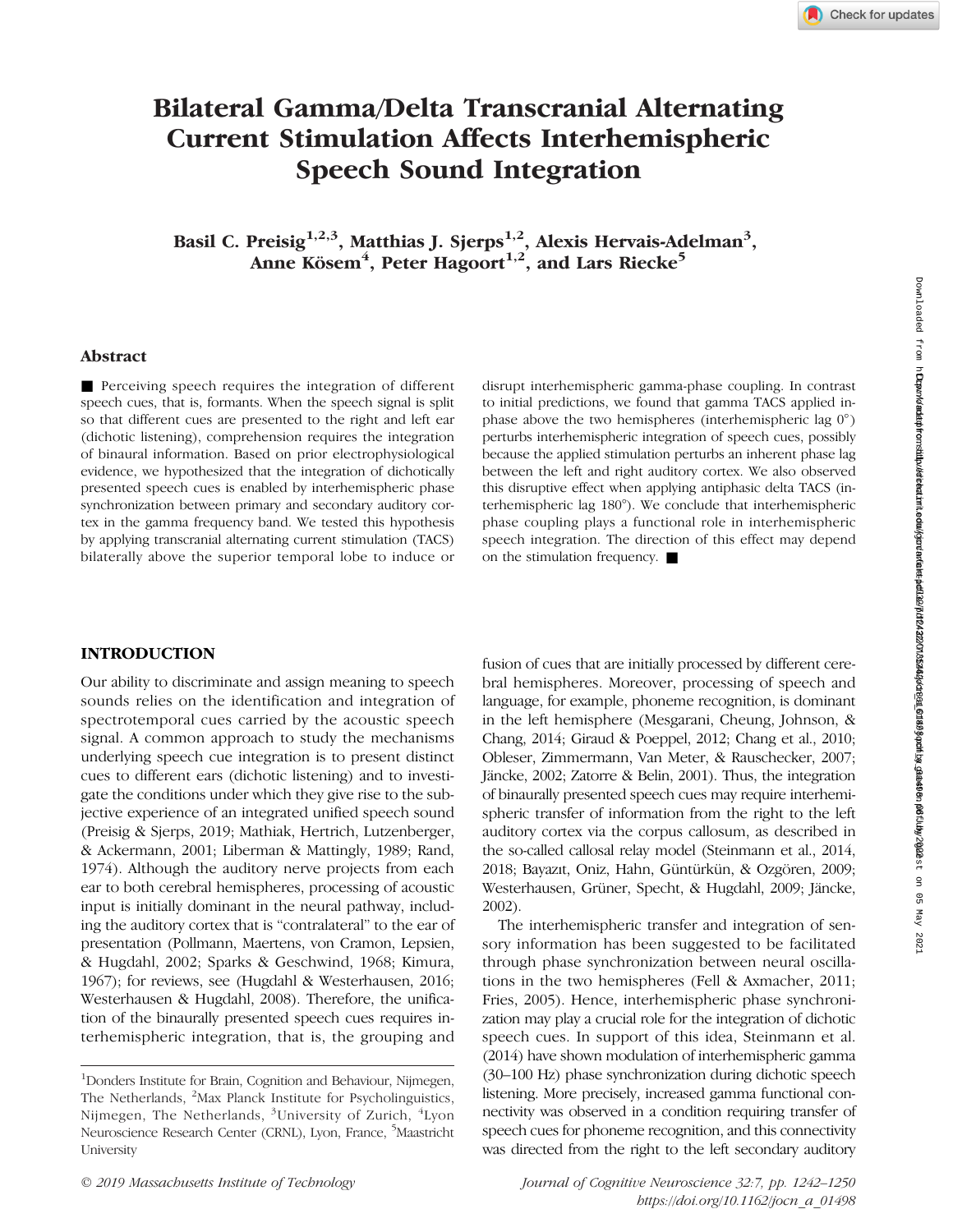cortex (Steinmann et al., 2018). Thus, interhemispheric phase synchronization in the gamma band in the posterior superior temporal cortex plays a role in the interhemispheric integration of speech.

It is still unclear whether this synchronization contributes functionally to speech integration or merely results from it (Zaehle, Lenz, Ohl, & Herrmann, 2010). Moreover, it is unclear whether its role is limited to oscillations in the gamma range. Besides their role in interhemispheric integration of speech, cortical oscillations in the lower gamma range (25–40 Hz) are also important for the processing of phonetic information such as formant transitions or voicing (Rufener, Oechslin, Zaehle, & Meyer, 2016; Giraud & Poeppel, 2012; Shamir, Ghitza, Epstein, & Kopell, 2009; Poeppel, 2003). Slower oscillations in the delta and theta (∼1–8 Hz) band overlap with intelligibility-relevant temporal fluctuations in the acoustic speech signal and may contribute functionally to the processing of syllabic information during diotic speech perception (Riecke, Formisano, Sorger, Başkent, & Gaudrain, 2018; Zoefel, Archer-Boyd, & Davis, 2018; Keitel, Ince, Gross, & Kayser, 2017; Rimmele, Zion Golumbic, Schröger, & Poeppel, 2015; Gross et al., 2013; Luo & Poeppel, 2007; for a comprehensive review, see Kösem & Wassenhove, 2017). Thus, these slow oscillations may contribute to diotic speech perception, but there exists no evidence to suggest that they play a role in interhemispheric integration.

In this study, we investigated the mechanisms underlying dichotic speech cue integration. We tested the hypothesis that interhemispheric phase synchronization plays a functional role in interhemispheric speech integration. We experimentally manipulated interhemispheric phase synchronization by applying transcranial alternating current stimulation (TACS) simultaneously above the auditory cortex in the lateral superior temporal lobe of each hemisphere. To functionally couple the two regions, we fixed the phase of TACS across the two stimulation sites (in-phase condition). Conversely, to functionally decouple the two regions, we reversed the phase of TACS at one site (anti-phase condition; Preisig, Sjerps, Kösem, & Riecke, 2019; Saturnino, Madsen, Siebner, & Thielscher, 2017). This approach has already been successfully applied to modulate bistable perception in the visual domain (Helfrich et al., 2014). To test for a specific role of gamma oscillations for interhemispheric speech sound integration, we applied TACS at 40 Hz (gamma condition). Furthermore, we included 3.125-Hz TACS (delta condition) and sham stimulation as control conditions to enable establishing frequency specificity of the putative effect of gamma TACS on interhemispheric speech integration.

Interhemispheric speech integration was assessed using a dichotic listening task. An ambiguous speech sound ("base," perceptually intermediate between the syllables /ga/ and /da/) was presented to the participants' right ear and a disambiguating acoustic cue ("chirp,"

which was either a low or high third formant, F3) to their left ear. Interhemispheric integration of the base and the chirp is reflected by an increased number of /ga/ reports in the low-F3 condition and an increased number of /da/ reports in the high-F3 condition (Preisig & Sjerps, 2019).

We predicted that interhemispheric phase synchronization (in-phase condition) would significantly increase interhemispheric speech integration, as reflected by an increased number of /ga/ reports in the low-F3 condition and an increased number of /da/ reports in the high-F3 condition, compared with interhemispheric phase desynchronization (anti-phase condition). Furthermore, we predicted that functional coupling of bilateral auditory cortices in the gamma, but not delta frequency band, would strengthen interhemispheric speech integration, compared with sham stimulation.

# METHODS

## Participants

Thirty-six right-handed volunteers ( $M = 22.56$  years,  $SD =$ 2.93; 14 men) participated in the study. All participants had normal or corrected-to-normal visual acuity. The participants reported no history of neurological, psychiatric, or hearing disorders, and all had normal hearing (hearing thresholds of less than 25 dB HL at 250, 500, 750, 1000, 1500, 3000, and 4000 Hz, tested on both ears separately using pure tone audiometry) and no threshold difference between the left and the right ear larger than 5 dB for any of the tested frequencies. All participants gave written informed consent before the experiment. Ethical approval to conduct this study was provided by the local ethics committee (CMO region Arnhem-Nijmegen). This study was conducted in accordance with the principles of the latest version of the Declaration of Helsinki.

## Electric Stimulation

Electric currents were applied through two high-density electrode configurations, each consisting of concentric rubber electrodes: a central circular electrode (radius = 1.25 cm) and a surrounding ring electrode (inner radius  $=$  3.5 cm, outer radius  $= 4.8$  cm). Each electrode configuration was connected to a separate battery-driven transcranial current stimulator (Neuroconn, Ilmenau, Germany), similar to previous two-channel approaches (Ten Oever et al., 2016; Riecke, Formisano, Herrmann, & Sack, 2015). The electrode configurations were centered according to the international 10–20 system over CP5 (above the left cerebral hemisphere) and CP6 (above the right cerebral hemisphere; see Figure 1). These scalp locations were chosen to produce relatively strong currents in the target regions over the auditory speech areas (i.e., left and right lateral superior temporal lobe), as suggested by prior electric field simulations on a standard head model using the simnibs toolbox (Thielscher, Antunes, & Saturnino, 2015).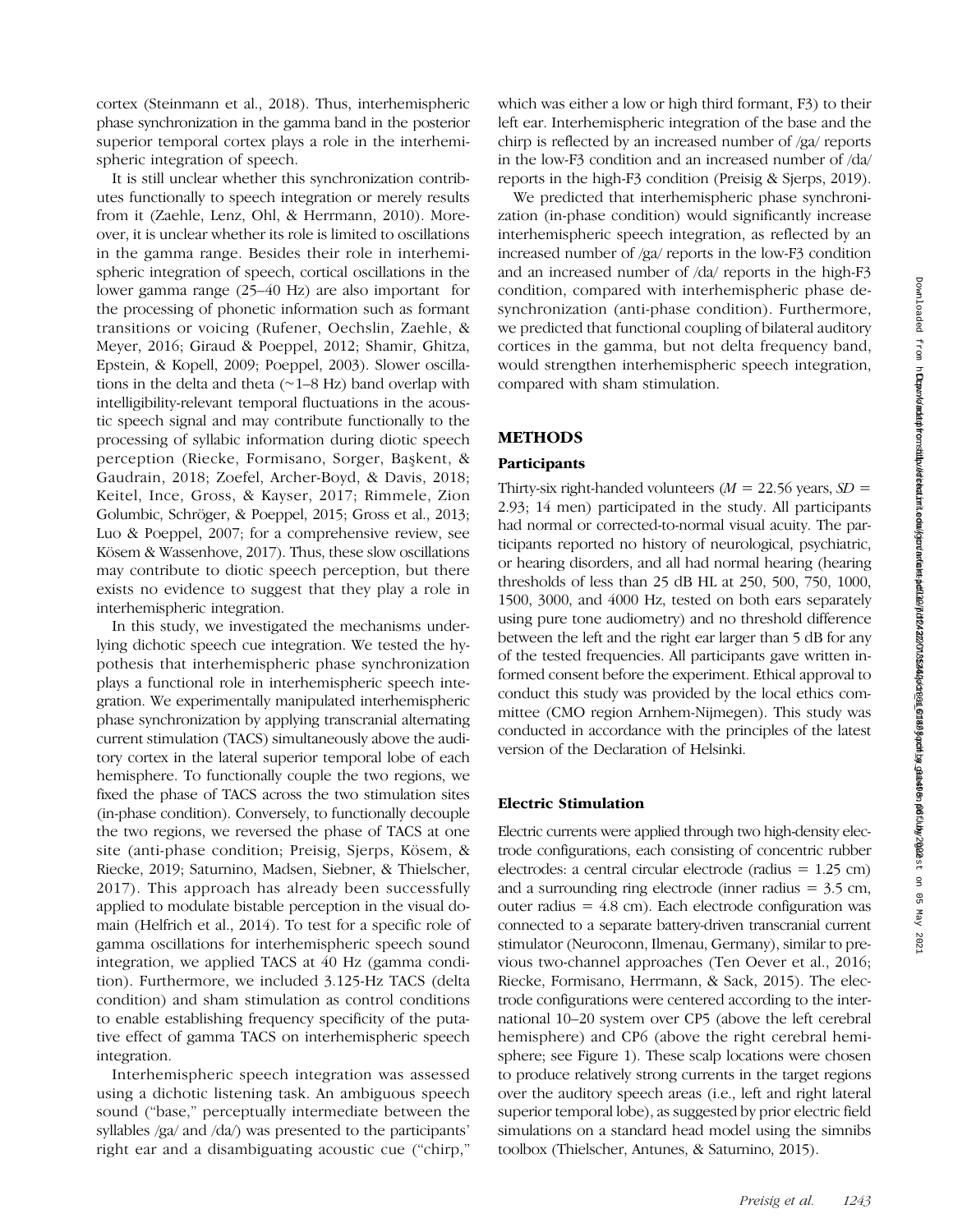Figure 1. Dual-site high-density TACS setup. Left: The electrode configurations were centered according to the international 10–20 system over CP5 (above the left cerebral hemisphere) and CP6 (above the right cerebral hemisphere). Right: The interhemispheric phase synchrony was manipulated using in-phase TACS (0° phase lag between stimulation sites, dotted line) and anti-phase (180° phase lag, dotted line) TACS. The colors represent the polarity (positive = red; negative = blue) of the current for the time stamp highlighted by the dotted line.  $RH = right$ hemisphere; LH = left hemisphere.



TACS was applied at a frequency in the low gamma band (40 Hz) or in the delta band (3.125 Hz), the latter matched the timescale of the syllabic envelope, that is, the duration of the syllable matched the length of a half cycle of the delta TACS. Before starting the actual experiment, we ensured that all participants tolerated the TACS well. TACS intensity was adjusted individually to the point for which the participant reported feeling comfortable or uncertain about the presence of the current  $(1.4 \pm 0.1 \text{ mA peak-to-peak}, \text{mean} \pm SD \text{ across par-}$ ticipants). Impedance was kept below 10 k $\Omega$ . The average current density was  $0.2 \text{ mA/cm}^2$  at the center electrode and  $0.06$  mA/cm<sup>2</sup> at the concentric ring electrode. Stimulation was ramped over the first and the last 10 sec of each experimental block using raised cosine ramps.

The timing of the electric and auditory stimuli was controlled using a multichannel D/A converter (National Instruments, sampling rate: 11 kHz) and Datastreamer software (Ten Oever et al., 2016). Visual stimulation and response recording were controlled using Presentation software ( Version 18.0, Neurobehavioral Systems, Inc., Berkeley, CA).

## Behavioral Pretest

Interhemispheric speech sound integration was assessed by simultaneously presenting an ambiguous base and a disambiguating chirp (F3) to the right and left ear, respectively. The chirp supported either a /da/ (high F3  $~\sim$  2.9 kHz) or a /ga/ (low F3  $~\sim$  2.5 kHz) interpretation of the ambiguous base. Because perceptual category boundaries may vary across individuals, a pretest was used to

ported in a previous publication using the same materials (Preisig & Sjerps, 2019). Experimental Design and Task The experiment included four stimulation conditions and sham stimulation. Electric stimulation was applied at one of the two frequencies, 40 Hz and 3.125 Hz. Each of these frequency conditions was presented in two interhemispheric phase synchronization conditions: (A) "In-phase stimulation" was applied with a phase lag of 0° between the central electrodes placed over the left and the right

auditory speech areas (i.e., bilateral superior temporal lobe) to induce interhemispheric synchronization. (B) "Anti-phase stimulation" was applied with a relative phase lag of 180° to induce interhemispheric desynchronization (Preisig et al., 2019; Saturnino et al., 2017; see Figure 1).

define participant-specific ambiguous base stimuli for the main experiment. The pretest included the presentation of nine stimuli of the /da/–/ga/ continuum, each 16 times, in random order. To make this pretest most similar to the main experiment, syllables of the /da/–/ga/ continuum were presented to the right ear, and a single F3 chirp (identical to the F3 component in the ambiguous base stimulus) to the left ear. Subjective category boundaries were estimated by assessing individual psychometric curves and identifying the point at which participants reported perceiving the stimulus as /da/ or /ga/ in ∼50% of the trials. The stimulus associated with this individual category boundary was then used as the base stimulus for the subsequent main experiment (Preisig & Sjerps, 2019). Further detail concerning stimulus creation is re-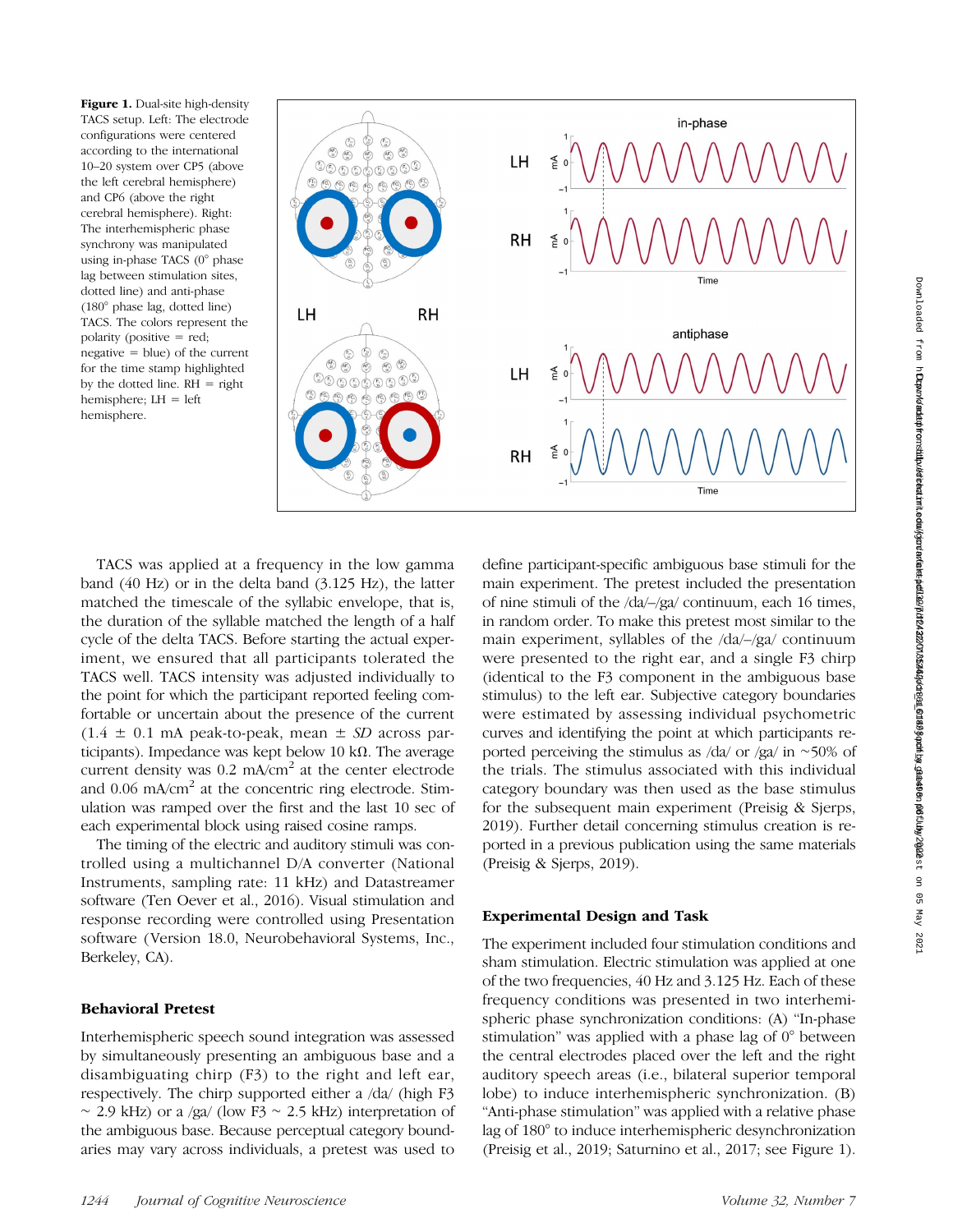During "sham stimulation" (placebo), the onset ramp was followed immediately by an offset ramp, that is, no electric stimulation was applied during the actual experiment. The ramp was repeated at the end of the block.

The experiment consisted of 10 experimental blocks. Each block consisted of 48 trials containing the ambiguous base stimulus (for which the F3 frequency was set at the participant-specific subjective category boundary value that was obtained in the pretest) and 12 trials containing unambiguous base stimuli (which contained an F3 component that supported a clear /da/ interpretation [∼2.9 kHz] or a /ga/ interpretation [∼2.5 kHz]) presented to the right ear. The ambiguous base stimulus was paired with a disambiguating F3 chirp presented to the left ear (24 trials with the high F3 chirp and 24 trials with the low F3 chirp). In the unambiguous stimuli, a chirp with the same F3 frequency as the base was presented to the left ear. Unambiguous stimuli did not require interhemispheric integration for disambiguation because participants could readily identify these stimuli based on monaural input alone, that is, the unambiguous base stimulus presented to the right ear. The first half of the experiment included five blocks of trials: gamma in-phase TACS, gamma antiphase TACS, delta in-phase TACS, delta anti-phase TACS, and sham. The order of the first five experimental blocks was reversed in the second half of the experiment. The order of all blocks was pseudorandomized, such that blocks of the same TACS frequency followed upon each other and counterbalanced across participants. This pseudorandomization scheme was used to account for potential crossfrequency carryover effects (Vossen, Gross, & Thut, 2015).

After each block, participants were asked to rate the subjective strength of any sensations induced by the stimulation on a visual analogue scale from 0 cm (no subjective sensations) to 10 cm (strong subjective sensations). Although sensation ratings were relatively low in all conditions, TACS blocks ( $M = 2.64$ ,  $SD = 1.38$ )

were rated significantly higher than sham blocks  $(M =$ 1.77,  $SD = 1.46$ ,  $t(25) = 3.11$ ,  $p < .01$ . However, even though participants rated TACS and sham blocks differently (Turi et al., 2019; Zoefel, Allard, Anil, & Davis, 2020), this unlikely influenced our main results, as we found no association between sensation ratings and behavioral performance, Pearson's  $R(128) = -0.14$ ,  $p =$ .10, across stimulation conditions.

The auditory stimuli were presented with an ISI of on average 3.5 sec. The exact ISI was set so that the syllable onset occurred at one of six predefined, equidistant TACS phases (TACS/syllable onset lag: 30°, 90°, 150°, 210°, 270°, 330° ). This allowed compensating for individual differences in the optimal relative TACS syllable timing (Zoefel, Davis, Valente, & Riecke, 2019; Riecke et al., 2018; Riecke, Formisano, et al., 2015; Riecke, Sack, & Schroeder, 2015), with the aim to improve the detectability of putative stimulation effects in the group-level analysis. In this study, we did not observe any effect of TACS/syllable onset lag (Figure 2). Thus, the behavioral data were pooled across the six TACS/syllable onset lags for each stimulation condition. Every stimulus was preceded by a fixation cross presented 600 msec before auditory stimulus onset. At 1450 msec after the fixation cross onset, the response options /ga/ and /da/ were presented (one above and one below the fixation cross, falling within a visual angle of 9.43° ). The participants indicated their response by pressing the corresponding response button with their left index finger. $<sup>1</sup>$  Participants</sup> were instructed to perform as accurately and as fast as possible. The position (up vs. down) of the response options was counterbalanced across participants.

#### Data Analysis

In a first step, we assessed the reliability of the categorical judgments of individual participants on unambiguous



Figure 2. The phase angle histograms show the distribution of the participants' best TACS/syllable onset lag in the stimulation condition labeled above each histogram (in-phase 40 Hz, anti-phase 40 Hz; sham, in-phase 3.125 Hz, anti-phase 3.125 Hz). The optimal timing of TACS and the syllable presentation, that is, average best lag was  $87^\circ \pm 12^\circ$  (mean  $\pm$  SEM) across participants. The distribution of the participants' best lag pooled across TACS stimulation condition (in-phase 40 Hz, anti-phase 40 Hz; sham, in-phase 3.125 Hz, anti-phase 3.125 Hz) did not deviate significantly from uniformity (Rayleigh test for nonuniformity of circular data,  $z = 1.733$ ,  $p = .177$ ), suggesting that the best lag varied substantially across participants. Moreover, the best lags observed in the different stimulation conditions were observed to be uncorrelated ( $ps$  >.08), indicating that participants' best lag varied across stimulation conditions. To compensate for these individual differences in optimal relative TACS syllable timing, the best lag was aligned across participants, and the remaining phase bins were phase wrapped, separately for each participant and stimulation condition (for details, see Experimental Design and Task section). Initial analysis of the aligned data for an effect of TACS/syllable onset lag revealed no significant result; therefore, the six TACS/syllable onset lags were pooled in all subsequent analyses.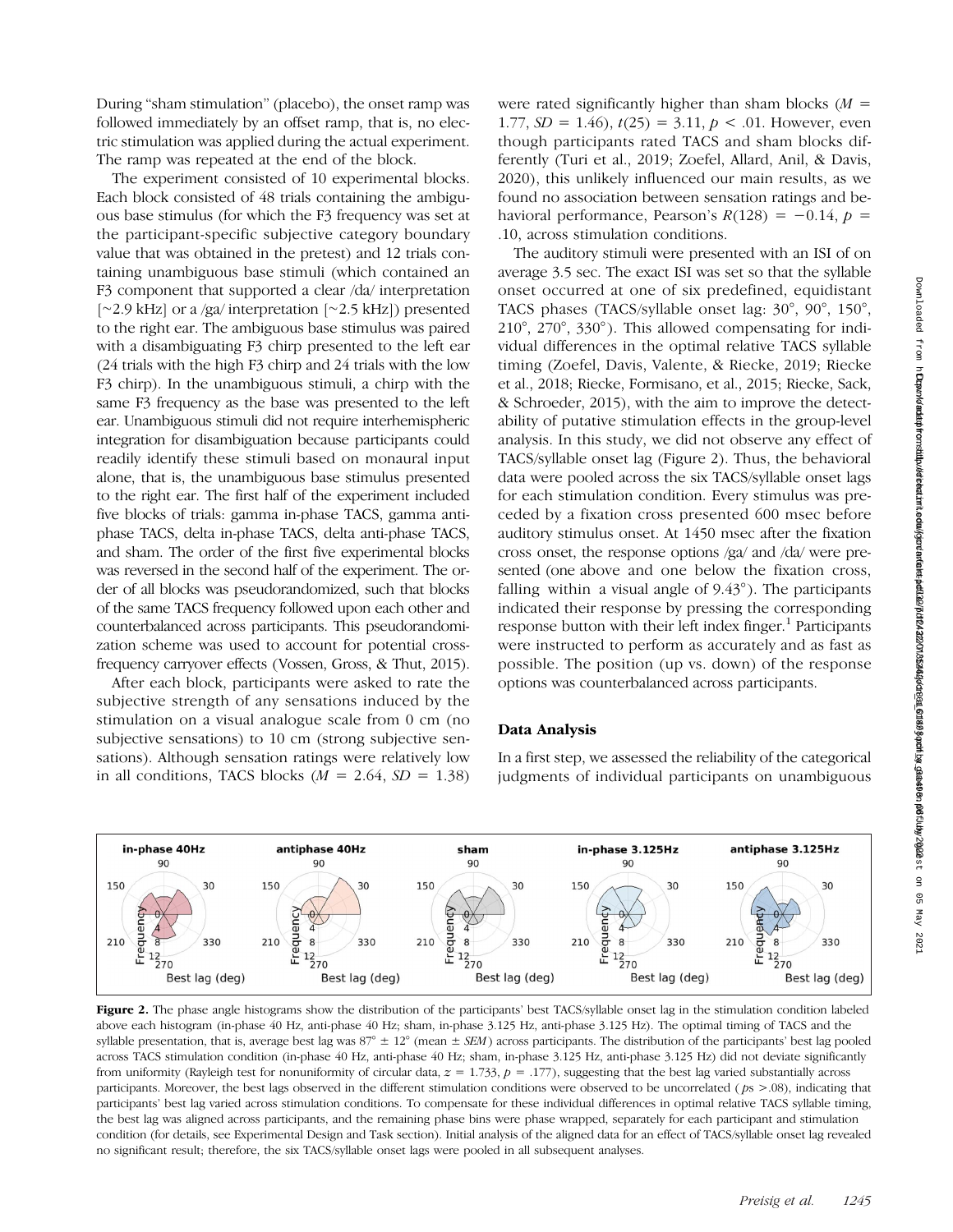endpoint trials (base and chirp stimuli with the same F3 endpoint, supporting the interpretation of /ga/ or /da/) collected during the sham blocks. Hence, for each participant, we tested with a chi-square test whether the proportion of /ga/ responses differed between /ga/ and /da/ endpoint stimuli. Based on this criterion, the data of four participants were excluded from further analyses because their classification accuracy did not significantly exceed chance level. One additional participant was excluded because of a technical error during the experiment. Thus, the final data set included data from 31 participants  $(M = 22.63$  years,  $SD = 3.20$ , 12 men).

Two dependent variables were analyzed: the categorical response on each individual trial  $(0 = /da/3$ ;  $1 = /ga/3$ and the proportion of responses consistent with the presented F3 chirp (i.e., those in which interhemispheric integration occurred), per condition. These variables were computed based on participants' responses to the stimuli requiring interhemispheric integration, that is, the stimuli composed of an ambiguous base and a disambiguating F3 chirp. For each stimulation condition, the proportion of integrated trials was calculated per TACS/ syllable onset lag, which were concatenated to build a behavioral time series. To compensate for individual differences (Figure 2), the maximum (best lag) of the time series was subsequently aligned across individuals. Because we did not observe any effect of TACS/syllable onset lag, the behavioral time series were pooled across the six TACS/syllable onset lags for each stimulation condition. Statistical analyses were conducted in R (Version 3.3.3) using parametric tests (normality assumption was fulfilled, the dependent variable in each of our conditions was normally distributed, Shapiro–Wilk test of normality,  $ps > .19$ ): Linear mixed-effect models were used to analyze categorical responses, and repeated-measures ANOVAs were used to test for a stimulation effect, interhemispheric phase effect, frequency effect, and interactions. Post hoc comparisons were conducted using paired  $t$  tests and false discovery rate (FDR) corrections for multiple comparisons were applied (Benjamini & Hochberg, 1995).

## RESULTS

The average classification accuracy (%) including unambiguous stimuli (extreme points from the /ga/–/da/ continuum) during sham blocks was high ( $M = 90.59$ ,  $SD = 8.74$ ). For trials that required interhemispheric integration, participants integrated the information from the F3 chirp on average on 73.4  $\pm$  9.7% (mean  $\pm$  *SEM*) of the trials that included an ambiguous base stimulus. First, we tested whether participants' responses to ambiguous base stimuli were influenced by the frequency of the disambiguating F3 chirp presented to the contralateral ear. For this analysis, we only included sham blocks. We observed that participants gave on average  $34.12 \pm 10.08\%$  (mean  $\pm$  *SEM*) /ga/ responses to ambiguous bases combined with the high (∼2.9 kHz) F3 chirp and 80.92 ± 9.14% (mean ± SEM) /ga/ responses to ambiguous bases combined with the low (∼2.5 kHz) F3 chirp. To confirm that the chirp F3 frequency influenced participants' response (0 =  $\frac{da}{i}$ ; 1 =  $\frac{g}{g}$  response), a logistic linear mixed-effect model with the fixed factor "chirp type" (levels: high  $F3 = -1$ ; low  $F3 = 1$ ), and by-participant random intercepts and slopes were fitted to the data. The analysis revealed a main effect of chirp type  $(B = 2.733, z = 13.052, p < .001)$ . This result indicates that



**Figure 3.** (A) The proportion of /ga/ responses (mean  $\pm$  *SEM*) as a function of chirp type (high F3, low F3) in the sham condition. (B) Participants' average performance (mean  $\pm$  SEM across participants) is shown for each stimulation condition relative to sham (gray reference line, shaded area represents SEM across participants). Dots represent the data points of single participants.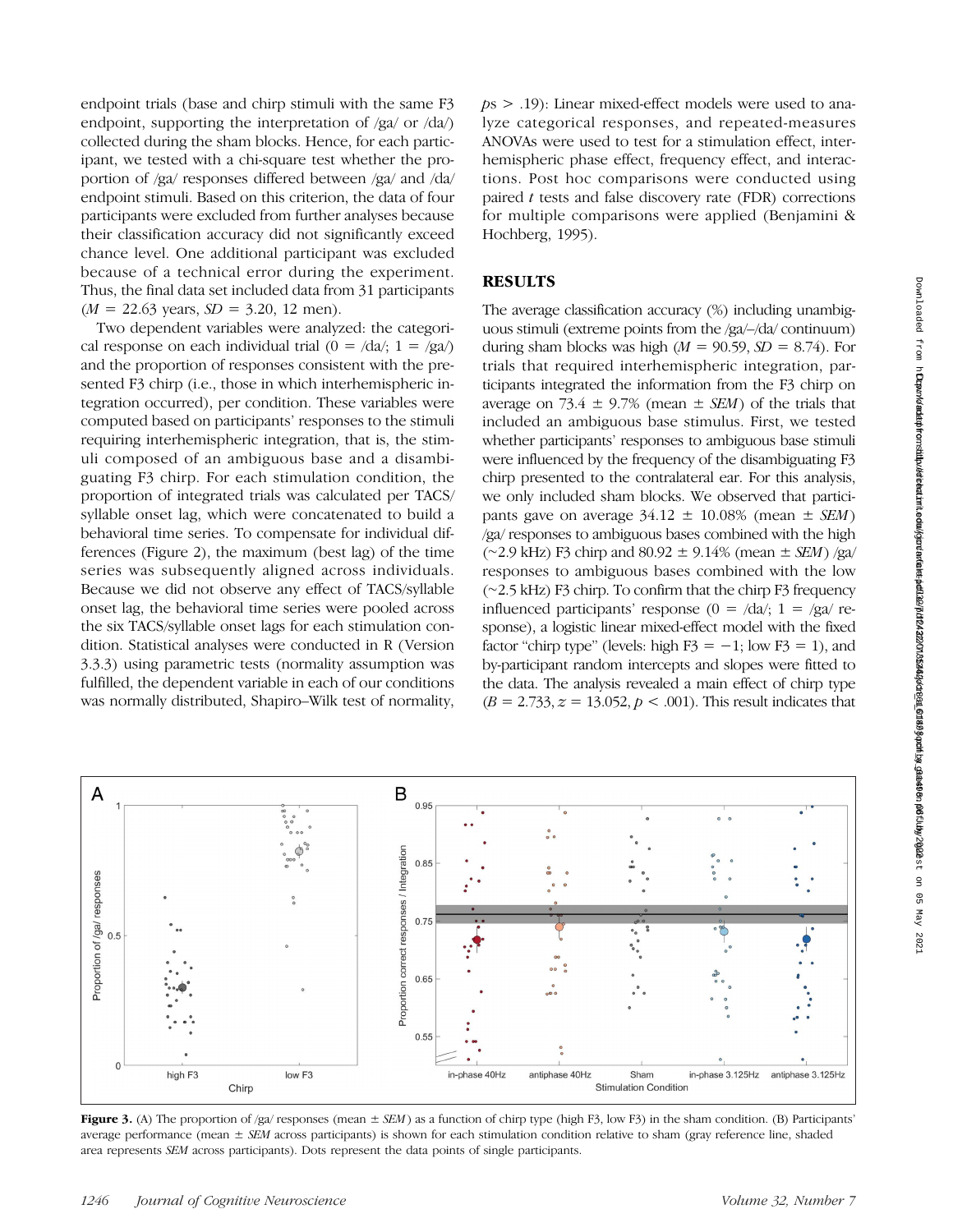interhemispheric speech integration occurred (i.e., the participants integrated the chirp and the contralateral ambiguous base) during the sham blocks as we expected (Figure 3A).

Figure 3B shows participants' average performance for each stimulation condition and the sham condition. In the stimulation conditions, overall performance ranged on average between 71.75% and 73.98%, whereas in the sham condition, it was significantly better (76.16%; average difference: 3.46%),  $t(30) = 2.89$ ,  $p = .007$ ,  $d = 0.37$ . To test whether the strength of this general stimulation effect depended on the frequency or phase synchrony of the TACS, a two-way repeated-measures ANOVA, including the within-subject factors Stimulation Frequency (40 Hz, 3.125 Hz) and Interhemispheric Phase Synchronization (in-phase, anti-phase) was conducted for the dependent variable difference in interhemispheric integration of the chirp as compared with sham stimulation. Delta values between the performance in each stimulation condition and the sham condition were included in the analysis. Contrary to our predictions, this analysis revealed no significant interaction Stimulation Frequency × Interhemispheric Phase Synchronization,  $F(1, 30) = 2.59$ ,  $p = .12$ ,  $\eta_p^2 =$ .01, or main effects of Stimulation Frequency,  $F(1, 30) =$ 0.12,  $p = .73$ ,  $\eta_p^2 = .0004$ , or Interhemispheric Phase Synchronization,  $F(1, 30) = 0.20, p = .66, \eta_p^2 = .0008$ . The lack of a main effect of Interhemispheric Phase Synchronization implies no significant difference between in-phase versus anti-phase stimulation.

To identify the specific TACS conditions under which the stimulation effect occurred, a one-way repeated-measures ANOVA, including the within-subject factors Stimulation Condition (sham, in-phase 40 Hz, anti-phase 40 Hz, in-phase 3.125 Hz, anti-phase 3.125 Hz) was conducted for the dependent variable the proportion of integrated trials. This analysis revealed a significant main effect of Stimulation Condition,  $F(4, 120) = 2.99$ ,  $p = .02$ ,  $\eta_p^2 = .02$ . Pairwise comparisons revealed significantly reduced performance in the in-phase 40-Hz condition,  $t(30) = -2.78$ ,  $p = .049$ , FDRcorrected,  $d = -0.37$ , and anti-phase 3.125-Hz condition,  $t(30) = -2.76$ ,  $p = .049$ , *FDR*-corrected,  $d = -0.40$ , compared with sham stimulation, but not in the anti-phase 40-Hz condition,  $t(30) = -1.44$ ,  $p = .32$ , *FDR*-corrected,  $d = -0.22$ , or in-phase 3.125-Hz condition,  $t(30) =$  $-2.16$ ,  $p = .13$ , *FDR*-corrected,  $d = -0.29$ . These results indicate that the bihemispheric TACS modulated interhemispheric speech integration.

## DISCUSSION

In this study, we tested the hypothesis that interhemispheric phase synchronization facilitates interhemispheric speech integration. To test this, we applied TACS simultaneously above listeners' left and right auditory speech areas (either in-phase or anti-phase) to synchronize or desynchronize the two areas and measured the effect on interhemispheric speech integration. Based on previous evidence from electrophysiological studies (Steinmann et al., 2014, 2018), interhemispheric integration of speech might be causally related to phase synchronization of bilateral auditory speech areas in the gamma frequency band. No such effect has been reported for the delta frequency band. Thus, we predicted that functional coupling of bilateral auditory speech areas in the gamma, but probably not in delta frequency band, would strengthen interhemispheric speech integration, compared with functionally decoupling them.

Our results show a reduction of interhemispheric integration under gamma TACS compared with sham stimulation. This reduction was significant when gamma TACS was applied in-phase above the two cerebral hemispheres. We also observed a significant reduction when anti-phase delta TACS was applied. We found no significant difference between in-phase compared with anti-phase conditions for either gamma or delta TACS. Although we found a general reduction of performance during TACS versus sham stimulation, we observed no main effect or interaction in an overall ANOVA comparing these reductions across the different TACS conditions. However, the observed pattern of significant (in-phase gamma TACS, anti-phase delta TACS) and nonsignificant (anti-phase gamma TACS, in-phase delta TACS) changes in speech perception relative to sham stimulation strongly suggests that TACS modulated interhemispheric speech cue integration.

Contrary to our prediction, in-phase, not anti-phase, gamma TACS perturbed interhemispheric speech cue integration. This finding implies that full interhemispheric phase synchronization (0° difference) at 40 Hz is not beneficial for interhemispheric speech cue integration. This observation could be related to interindividual differences in interhemispheric auditory transfer times (Henshall et al., 2012). Strongest interhemispheric integration may occur when gamma phase in the two hemispheres differs in a manner commensurate with individual auditory transfer times. This notion is supported by findings showing that the auditory event-related N100 to dichotically presented syllables occurs at a different latency over the right versus the left auditory cortex (Eichele, Nordby, Rimol, & Hugdahl, 2005). The reported lag is on average 15 msec, which closely matches with the half cycle duration of our gamma TACS (12.5 msec). In line with this, a recent study found that anti-phase TACS applied at 40 Hz does not affect response laterality during dichotic listening (Meier et al., 2019). Critically, the authors could show in a follow-up analysis that, only in participants with intrinsic gamma phase asymmetries closer to 0°, anti-phase gamma TACS led to a reduction of interhemispheric integration, that is, a shift in response laterality to right ear. These results corresponds well with our finding that anti-phase gamma TACS, which imposes an interhemispheric lag of 12.5 msec, may not perturb speech cue integration. Our current experimental design does not allow further testing this idea; this may be done in future studies that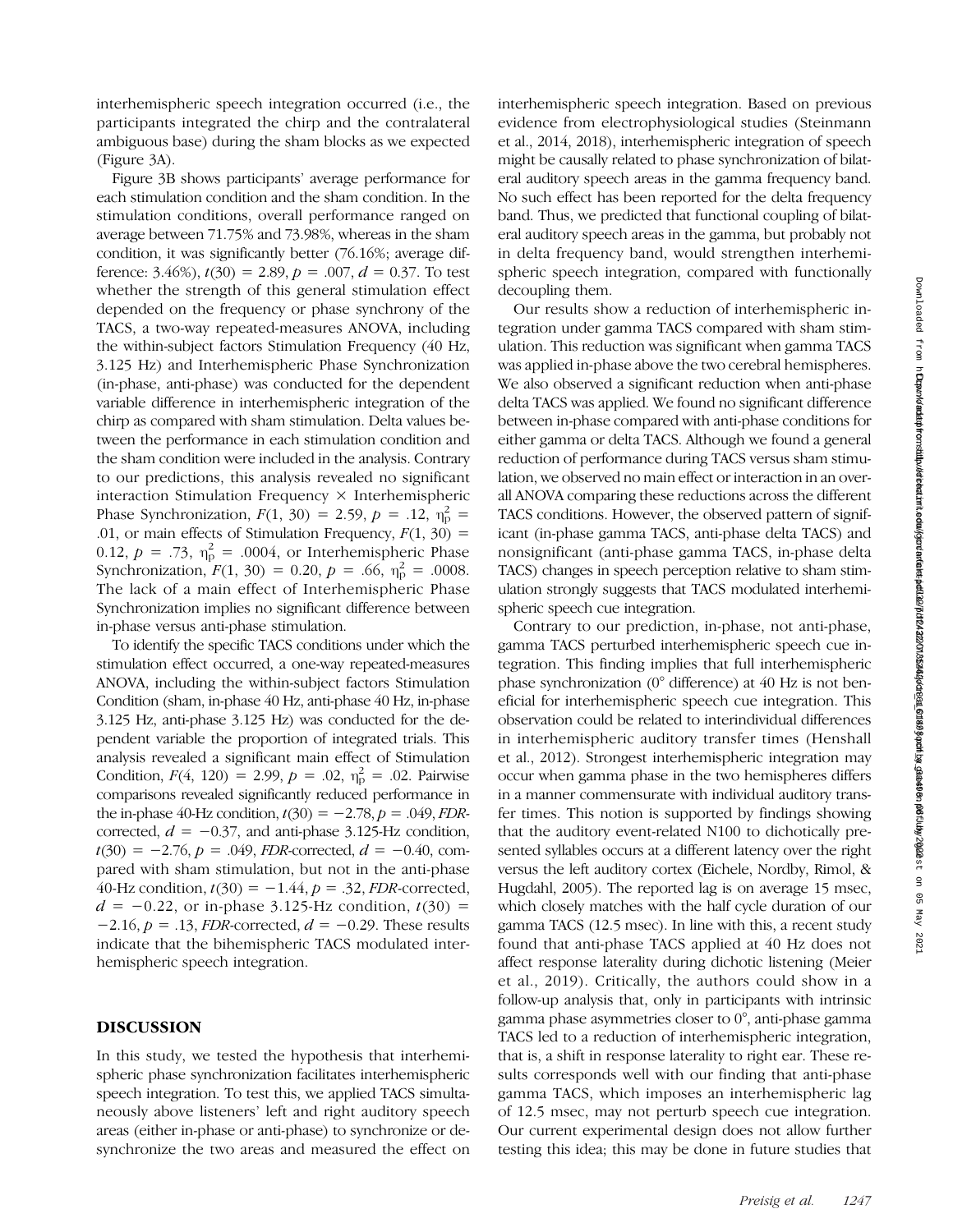parametrically manipulate interhemispheric phase asynchrony in multiple steps across the gamma cycle.

Other studies have reported that bilateral 40-Hz TACS perturbs phonemic processing, decreasing discriminability of syllables with different VOTs in young adults (Rufener, Zaehle, Oechslin, & Meyer, 2016) but increasing it in older adults (Rufener, Oechslin, et al., 2016) and in dyslexic individuals (Rufener, Krauel, Meyer, Heinze, & Zaehle, 2019). Therefore, we cannot rule out that our gamma TACS also affected local phoneme processing. We positioned our electrodes so as to stimulate especially cortical speech areas in the lateral superior temporal lobe; therefore, we believe that the observed effect originates from these areas. We cannot exclude that other regions were stimulated by spreading current and also contributed to the effect as our design did not include control regions. In addition to that, gamma TACS might have affected deployment of attentional resources, considering that unilateral 40-Hz TACS may affect performance on dichotic working memory tasks (Wöstmann, Vosskuhl, Obleser, & Herrmann, 2018).

Surprisingly, our results suggest that not only gammaphase coupling but also delta-phase coupling plays a role for interhemispheric speech cue integration. Our observation that anti-phase delta TACS perturbed behavioral performance suggests that this type of stimulation disrupts cross-lateral transfer of speech cues as well. Previous studies using dichotic stimulus presentation did not report phase coupling in this frequency band (Steinmann et al., 2014, 2018). Therefore, we speculate that anti-phase TACS may have caused a difference in neural excitability between hemispheres during the processing of the binaural input: When the current was positive over one site, it was negative over the contralateral site, and vice versa. This may have been particularly relevant for the delta TACS condition, in which the applied current matched the syllabic envelope. Increased neural excitability in one hemisphere and decreased excitability in the other may have resulted in an interhemispheric difference in the effectiveness with which the dichotic syllabic components (chirp or ambiguous base) were processed. Indeed, transcranial direct current stimulation has been shown to have polarity-specific effects on temporal and spectral processing of auditory input (Heimrath, Kuehne, Heinze, & Zaehle, 2014; Schaal, Williamson, & Banissy, 2013; Zaehle, Beretta, Jäncke, Herrmann, & Sandmann, 2011; Vines, Schnider, & Schlaug, 2006).

An important additional consideration is that antiphase delta TACS may disrupt interhemispheric crossfrequency dynamics between delta and gamma oscillations during speech perception (Giraud & Poeppel, 2012). Coupling of these frequency bands could be of particular relevance for interhemispheric integration, because regions in the left and right auditory cortex may be differently tuned with respect to these frequency bands, with a relative leftward dominance of low-gamma neural oscillations and/or rightward dominance of slow frequency oscillations (Flinker, Doyle, Mehta, Devinsky, & Poeppel, 2019; Bouton et al., 2018; Giraud & Poeppel, 2012; Saoud et al., 2012; Poeppel, 2003). In addition to this, there is support that right hemispheric auditory processing may be tuned for spectral information (Preisig & Sjerps, 2019; Bouton et al., 2018) and left hemispheric auditory processing may be tuned for temporal information (Flinker et al., 2019; Saoud et al., 2012)—a theoretical framework originally formulated in the asymmetric sampling theory (Poeppel, 2003; for a similar framework, see Zatorre & Belin, 2001). In a previous study, we found that the laterality of initial chirp sound processing, that is, the ear of presentation, did not influence participants' perceptual decisions (Preisig & Sjerps, 2019). However, stimulus laterality influenced the processing speed of integration. Thus, we cannot rule out that the ear of presentation contributes to the observed TACS effect. Our current experimental design does not allow further testing this idea; this may be done in future studies applying interhemispheric cross-frequency delta–gamma TACS stimulation presenting the chirp to the left and the right ear, respectively.

In summary, our results indicate that both gamma and delta TACS affect interhemispheric speech integration, but in different ways. The induced perturbations imply that interhemispheric phase coupling plays a functional role in interhemispheric speech integration.

#### Acknowledgments

This work was supported by the Swiss National Science Foundation (P2BEP3\_168728 /PP00P1\_163726) and the Janggen-Pöhn Stiftung. The authors would like to thank Brigit Knudsen, Iris Schmits, and Sarah Kemp for their assistance.

Reprint requests should be sent to Basil C. Preisig, Donders Institute for Brain Cognition and Behaviour, Radboud University, P.O. Box 9101, Nijmegen, Gelderland 6500 HB, The Netherlands, or via e-mail: basilpreisig@gmx.ch.

## **Note**

1. To activate the right motor cortex, in line with a related ongoing neuroimaging study examining speech processing in the left cerebral hemisphere.

## REFERENCES

- Bayazıt, O., Oniz, A., Hahn, C., Güntürkün, O., & Ozgören, M. (2009). Dichotic listening revisited: Trial-by-trial ERP analyses reveal intra- and interhemispheric differences. Neuropsychologia, 47, 536–545.
- Benjamini, Y., & Hochberg, Y. (1995). Controlling the false discovery rate: A practical and powerful approach to multiple testing. Journal of the Royal Statistical Society: Series B: Methodological, 57, 289–300.
- Bouton, S., Chambon, V., Tyrand, R., Guggisberg, A. G., Seeck, M., Karkar, S., et al. (2018). Focal versus distributed temporal cortex activity for speech sound category assignment. Proceedings of the National Academy of Sciences, U.S.A., 115, E1299–E1308.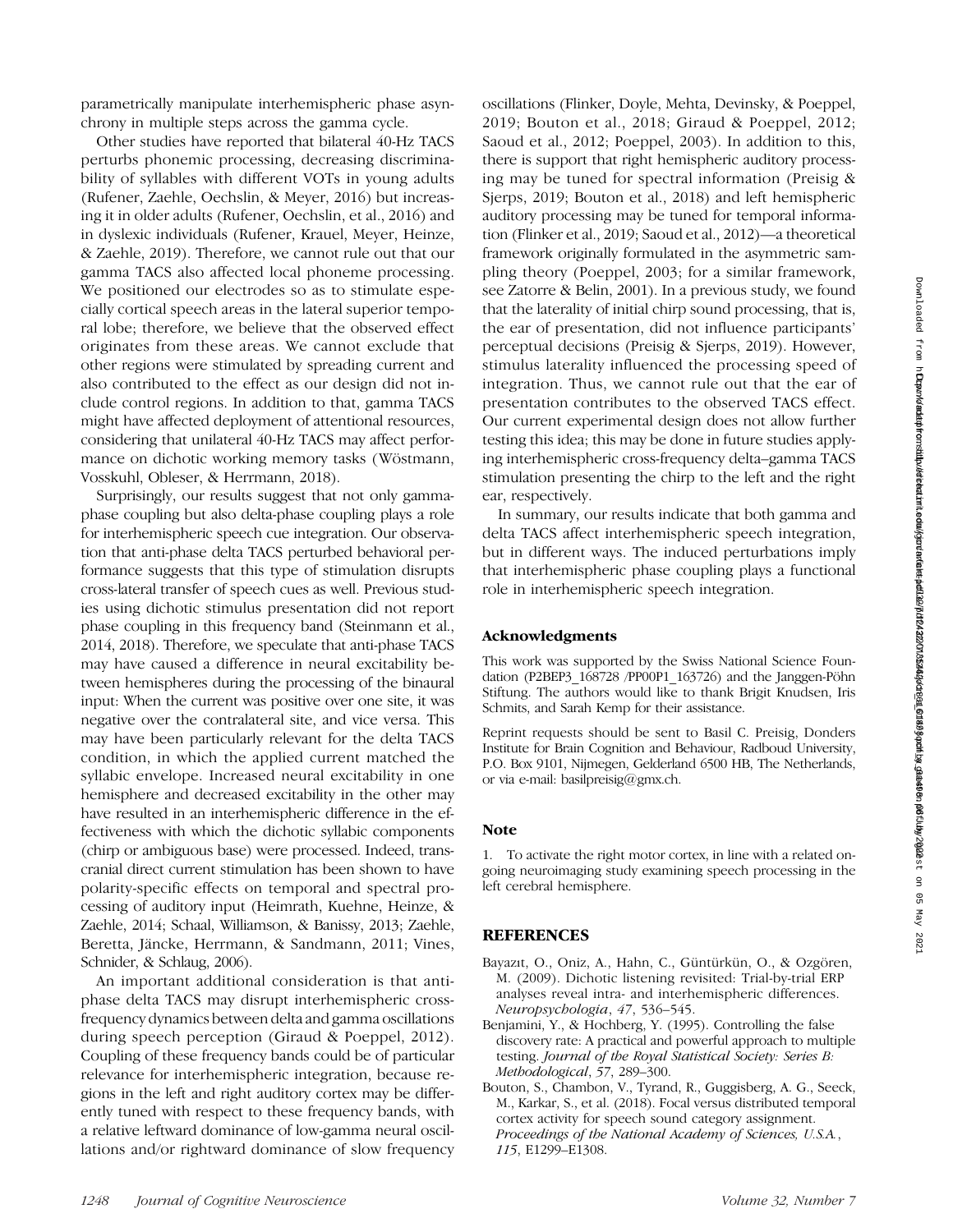- Chang, E. F., Rieger, J. W., Johnson, K., Berger, M. S., Barbaro, N. M., & Knight, R. T. (2010). Categorical speech representation in human superior temporal gyrus. Nature Neuroscience, 13, 1428–1432.
- Eichele, T., Nordby, H., Rimol, L. M., & Hugdahl, K. (2005). Asymmetry of evoked potential latency to speech sounds predicts the ear advantage in dichotic listening. Cognitive Brain Research, 24, 405–412.
- Fell, J., & Axmacher, N. (2011). The role of phase synchronization in memory processes. Nature Reviews Neuroscience, 12, 105–118.
- Flinker, A., Doyle, W. K., Mehta, A. D., Devinsky, O., & Poeppel, D. (2019). Spectrotemporal modulation provides a unifying framework for auditory cortical asymmetries. Nature Human Behaviour, 3, 393–403.
- Fries, P. (2005). A mechanism for cognitive dynamics: Neuronal communication through neuronal coherence. Trends in Cognitive Sciences, 9, 474–480.
- Giraud, A. L., & Poeppel, D. (2012). Cortical oscillations and speech processing: Emerging computational principles and operations. Nature Neuroscience, 15, 511–517.
- Gross, J., Hoogenboom, N., Thut, G., Schyns, P., Panzeri, S., Belin, P., et al. (2013). Speech rhythms and multiplexed oscillatory sensory coding in the human brain. PLoS Biology, 11, e1001752.
- Heimrath, K., Kuehne, M., Heinze, H. J., & Zaehle, T. (2014). Transcranial direct current stimulation (tDCS) traces the predominance of the left auditory cortex for processing of rapidly changing acoustic information. Neuroscience, 261, 68–73.
- Helfrich, R. F., Knepper, H., Nolte, G., Strüber, D., Rach, S., Herrmann, C. S., et al. (2014). Selective modulation of interhemispheric functional connectivity by HD-tACS shapes perception. PLOS Biology, 12, e1002031.
- Henshall, K. R., Sergejew, A. A., McKay, C. M., Rance, G., Shea, T. L., Hayden, M. J., et al. (2012). Interhemispheric transfer time in patients with auditory hallucinations: An auditory event-related potential study. International Journal of Psychophysiology, 84, 130–139.
- Hugdahl, K., & Westerhausen, R. (2016). Speech processing asymmetry revealed by dichotic listening and functional brain imaging. Neuropsychologia, 93, 466–481.
- Jäncke, L. (2002). Does "callosal relay" explain ear advantage in dichotic monitoring? Laterality: Asymmetries of Body, Brain and Cognition, 7, 309–320.
- Keitel, A., Ince, R. A. A., Gross, J., & Kayser, C. (2017). Auditory cortical delta-entrainment interacts with oscillatory power in multiple fronto-parietal networks. Neuroimage, 147, 32–42.
- Kimura, D. (1967). Functional asymmetry of the brain in dichotic listening. Cortex, 3, 163–178.
- Kösem, A., & Wassenhove, V. v. (2017). Distinct contributions of low- and high-frequency neural oscillations to speech comprehension. Language, Cognition and Neuroscience, 32, 536–544.
- Liberman, A. M., & Mattingly, I. G. (1989). A specialization for speech perception. Science, 243, 489–494.
- Luo, H., & Poeppel, D. (2007). Phase patterns of neuronal responses reliably discriminate speech in human auditory cortex. Neuron, 54, 1001–1010.
- Mathiak, K., Hertrich, I., Lutzenberger, W., & Ackermann, H. (2001). Neural correlates of duplex perception: A wholehead magnetencephalography study. NeuroReport, 12, 501–506.
- Meier, J., Nolte, G., Schneider, T. R., Engel, A. K., Leicht, G., & Mulert, C. (2019). Intrinsic 40Hz-phase asymmetries predict tACS effects during conscious auditory perception. PLoS One, 14, e0213996.
- Mesgarani, N., Cheung, C., Johnson, K., & Chang, E. F. (2014). Phonetic feature encoding in human superior temporal gyrus. Science, 343, 1006–1010.
- Obleser, J., Zimmermann, J., Van Meter, J., & Rauschecker, J. P. (2007). Multiple stages of auditory speech perception reflected in event-related fMRI. Cerebral Cortex, 17, 2251–2257.
- Poeppel, D. (2003). The analysis of speech in different temporal integration windows: Cerebral lateralization as 'asymmetric sampling in time'. Speech Communication, 41, 245-255.
- Pollmann, S., Maertens, M., von Cramon, D. Y., Lepsien, J., & Hugdahl, K. (2002). Dichotic listening in patients with splenial and nonsplenial callosal lesions. Neuropsychology, 16, 56–64.
- Preisig, B. C., & Sjerps, M. J. (2019). Hemispheric specializations affect interhemispheric speech sound integration during duplex perception. Journal of the Acoustical Society of America, 145, EL190–EL196.
- Preisig, B. C., Sjerps, M. J., Kösem, A., & Riecke, L. (2019). Dualsite high-density 4 Hz transcranial alternating current stimulation applied over auditory and motor cortical speech areas does not influence auditory-motor mapping. Brain Stimulation, 12, 775–777.
- Rand, T. C. (1974). Dichotic release from masking for speech. Journal of the Acoustical Society of America, 55, 678–680.
- Riecke, L., Formisano, E., Herrmann, C. S., & Sack, A. T. (2015). 4-Hz transcranial alternating current stimulation phase modulates hearing. Brain Stimulation, 8, 777–783.
- Riecke, L., Formisano, E., Sorger, B., Başkent, D., & Gaudrain, E. (2018). Neural entrainment to speech modulates speech intelligibility. Current Biology, 28, 161–169.
- Riecke, L., Sack, A. T., & Schroeder, C. E. (2015). Endogenous delta/theta sound-brain phase entrainment accelerates the buildup of auditory streaming. Current Biology, 25, 3196–3201.
- Rimmele, J. M., Zion Golumbic, E., Schröger, E., & Poeppel, D. (2015). The effects of selective attention and speech acoustics on neural speech-tracking in a multi-talker scene. Cortex, 68, 144–154.
- Rufener, K. S., Krauel, K., Meyer, M., Heinze, H.-J., & Zaehle, T. (2019). Transcranial electrical stimulation improves phoneme processing in developmental dyslexia. Brain Stimulation, 12, 930–937.
- Rufener, K. S., Oechslin, M. S., Zaehle, T., & Meyer, M. (2016). Transcranial Alternating Current Stimulation (tACS) differentially modulates speech perception in young and older adults. Brain Stimulation, 9, 560–565.
- Rufener, K. S., Zaehle, T., Oechslin, M. S., & Meyer, M. (2016). 40 Hz-Transcranial alternating current stimulation (tACS) selectively modulates speech perception. International Journal of Psychophysiology, 101, 18–24.
- Saoud, H., Josse, G., Bertasi, E., Truy, E., Chait, M., & Giraud, A. L. (2012). Brain-speech alignment enhances auditory cortical responses and speech perception. Journal of Neuroscience, 32, 275–281.
- Saturnino, G. B., Madsen, K. H., Siebner, H. R., & Thielscher, A. (2017). How to target inter-regional phase synchronization with dual-site transcranial alternating current stimulation. Neuroimage, 163, 68–80.
- Schaal, N. K., Williamson, V. J., & Banissy, M. J. (2013). Anodal transcranial direct current stimulation over the supramarginal gyrus facilitates pitch memory. European Journal of Neuroscience, 38, 3513–3518.
- Shamir, M., Ghitza, O., Epstein, S., & Kopell, N. (2009). Representation of time-varying stimuli by a network exhibiting oscillations on a faster time scale. PLoS Computational Biology, 5, e1000370.